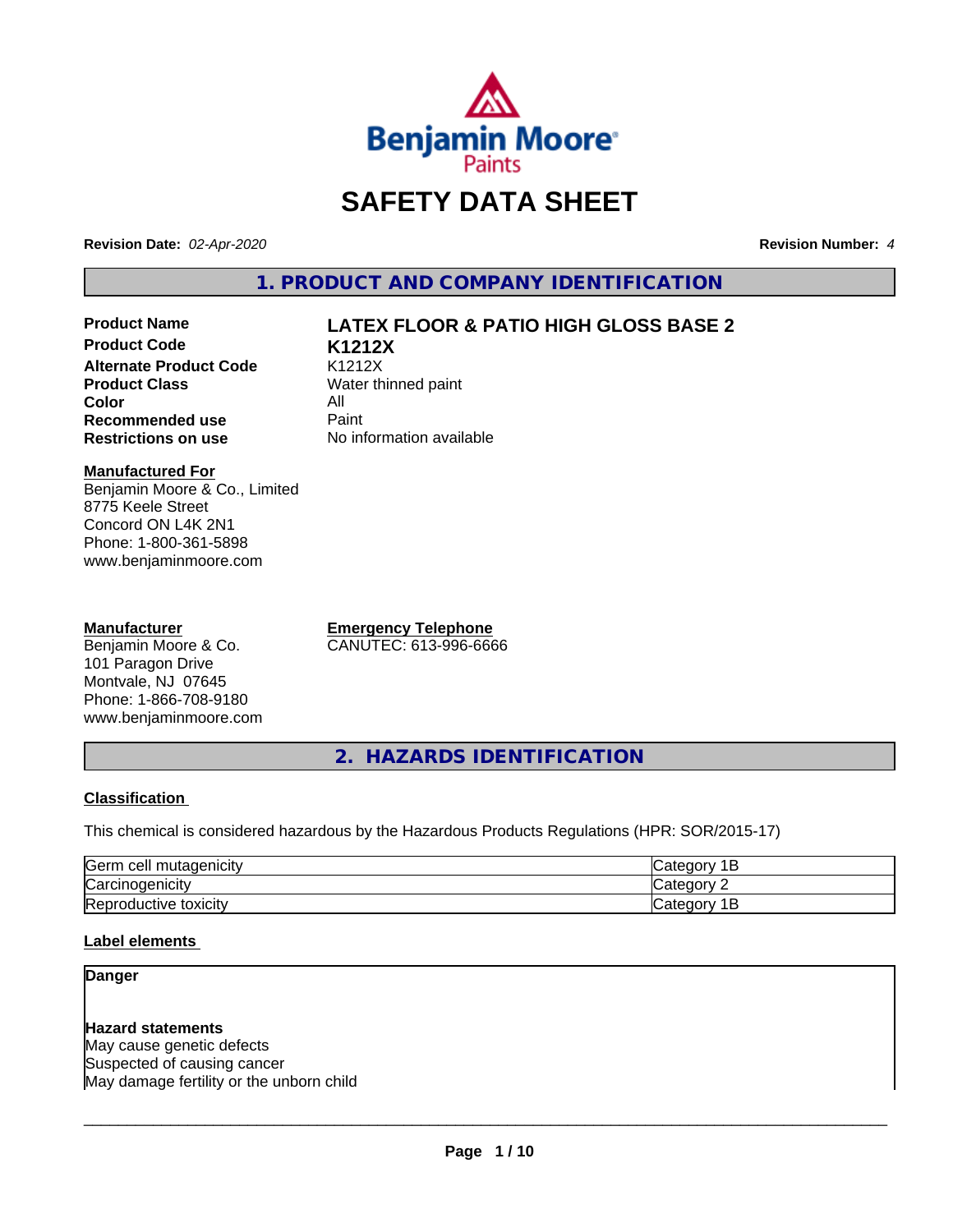

**Appearance** liquid **Contract Contract Contract Contract Contract Contract Contract Contract Contract Contract Contract Contract Contract Contract Contract Contract Contract Contract Contract Contract Contract Contract Con** 

#### **Precautionary Statements - Prevention**

Obtain special instructions before use Do not handle until all safety precautions have been read and understood Use personal protective equipment as required

#### **Precautionary Statements - Response**

IF exposed or concerned: Get medical advice/attention

#### **Precautionary Statements - Storage**

Store locked up

#### **Precautionary Statements - Disposal**

Dispose of contents/container to an approved waste disposal plant

#### **Other information**

No information available

#### **Other hazards**

 **CAUTION:** All floor coatings may become slippery when wet. Where non-skid characteristics are desired, use an appropriate anti-slip aggregate.

| <b>Chemical name</b>          | CAS No.    | Weight-%      | Hazardous Material | Date HMIRA filed and<br>Information Review Act date exemption granted |
|-------------------------------|------------|---------------|--------------------|-----------------------------------------------------------------------|
|                               |            |               | registry number    | (if applicable)                                                       |
|                               |            |               | (HMIRA registry #) |                                                                       |
| Titanium dioxide              | 13463-67-7 | 7 - 13%       |                    |                                                                       |
| Ethoxylated octylphenol       | 9036-19-5  | - 5%          |                    |                                                                       |
| Sodium C14-C16 olefin         | 68439-57-6 | $0.1 - 0.25%$ |                    |                                                                       |
| sulfonate                     |            |               |                    |                                                                       |
| Sodium nitrite                | 7632-00-0  | $0.1 - 0.25%$ |                    |                                                                       |
| Carbamic acid,                | 10605-21-7 | $0.1 - 0.25%$ |                    |                                                                       |
| 1H-benzimidazol-2-yl-, methyl |            |               |                    |                                                                       |
| ester                         |            |               |                    |                                                                       |

# **3. COMPOSITION INFORMATION ON COMPONENTS**

\*The exact percentage (concentration) of composition has been withheld as a trade secret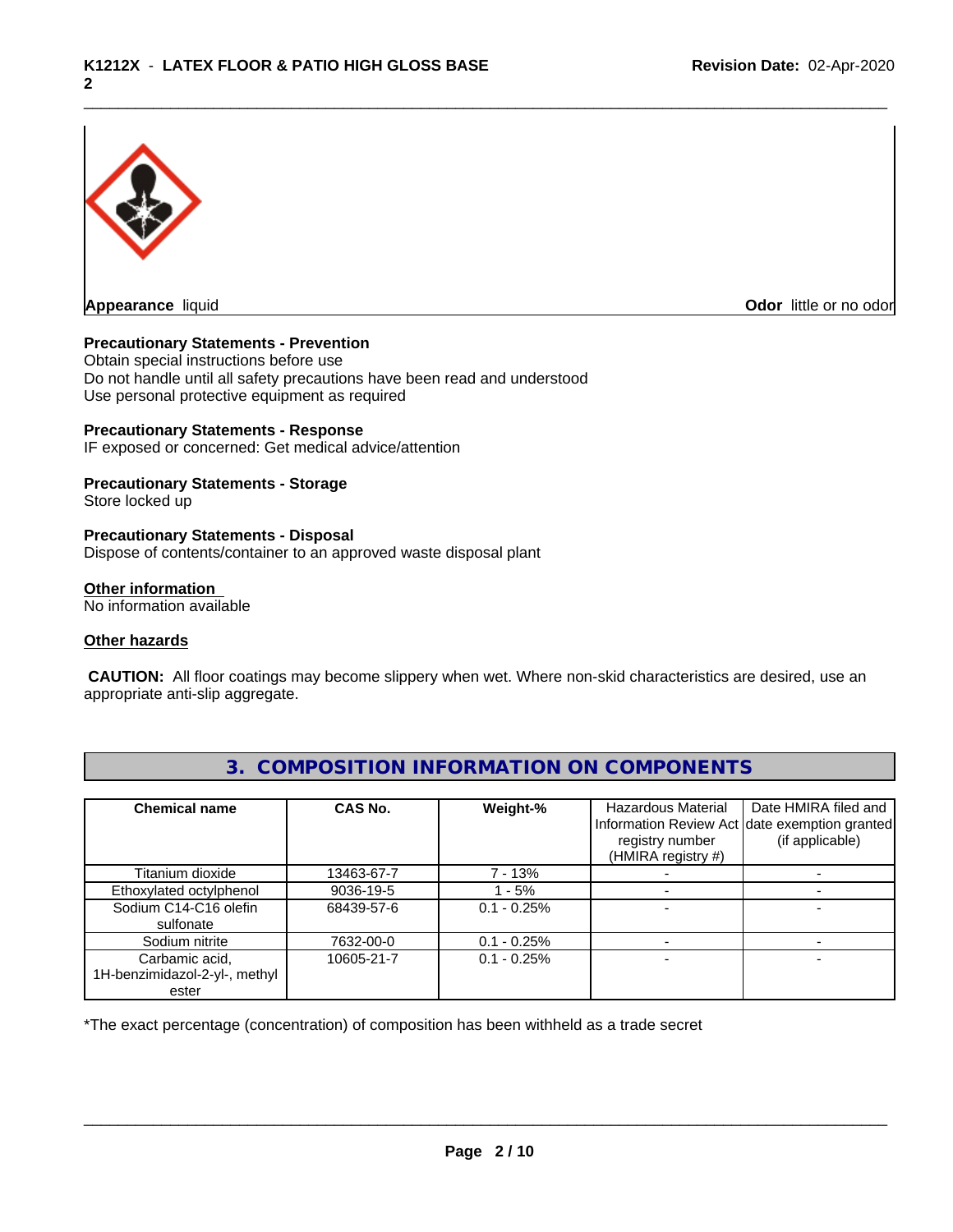# **4. FIRST AID MEASURES**

| <b>General Advice</b>                  | If symptoms persist, call a physician. Show this safety data<br>sheet to the doctor in attendance.       |
|----------------------------------------|----------------------------------------------------------------------------------------------------------|
| <b>Eye Contact</b>                     | Rinse thoroughly with plenty of water for at least 15<br>minutes and consult a physician.                |
| <b>Skin Contact</b>                    | Wash off immediately with soap and plenty of water while<br>removing all contaminated clothes and shoes. |
| <b>Inhalation</b>                      | Move to fresh air. If symptoms persist, call a physician.                                                |
| Ingestion                              | Clean mouth with water and afterwards drink plenty of<br>water. Consult a physician if necessary.        |
| <b>Most Important Symptoms/Effects</b> | None known.                                                                                              |
| <b>Notes To Physician</b>              | Treat symptomatically.                                                                                   |

**5. FIRE-FIGHTING MEASURES**

| Use extinguishing measures that are appropriate to local<br>circumstances and the surrounding environment.                                   |
|----------------------------------------------------------------------------------------------------------------------------------------------|
| As in any fire, wear self-contained breathing apparatus<br>pressure-demand, MSHA/NIOSH (approved or equivalent)<br>and full protective gear. |
| Closed containers may rupture if exposed to fire or<br>extreme heat.                                                                         |
| No                                                                                                                                           |
| No.                                                                                                                                          |
| Not applicable<br>Not applicable<br>Not applicable                                                                                           |
|                                                                                                                                              |
| Not applicable<br>Not applicable                                                                                                             |
| <b>Instability: 0</b><br><b>Special: Not Applicable</b>                                                                                      |
|                                                                                                                                              |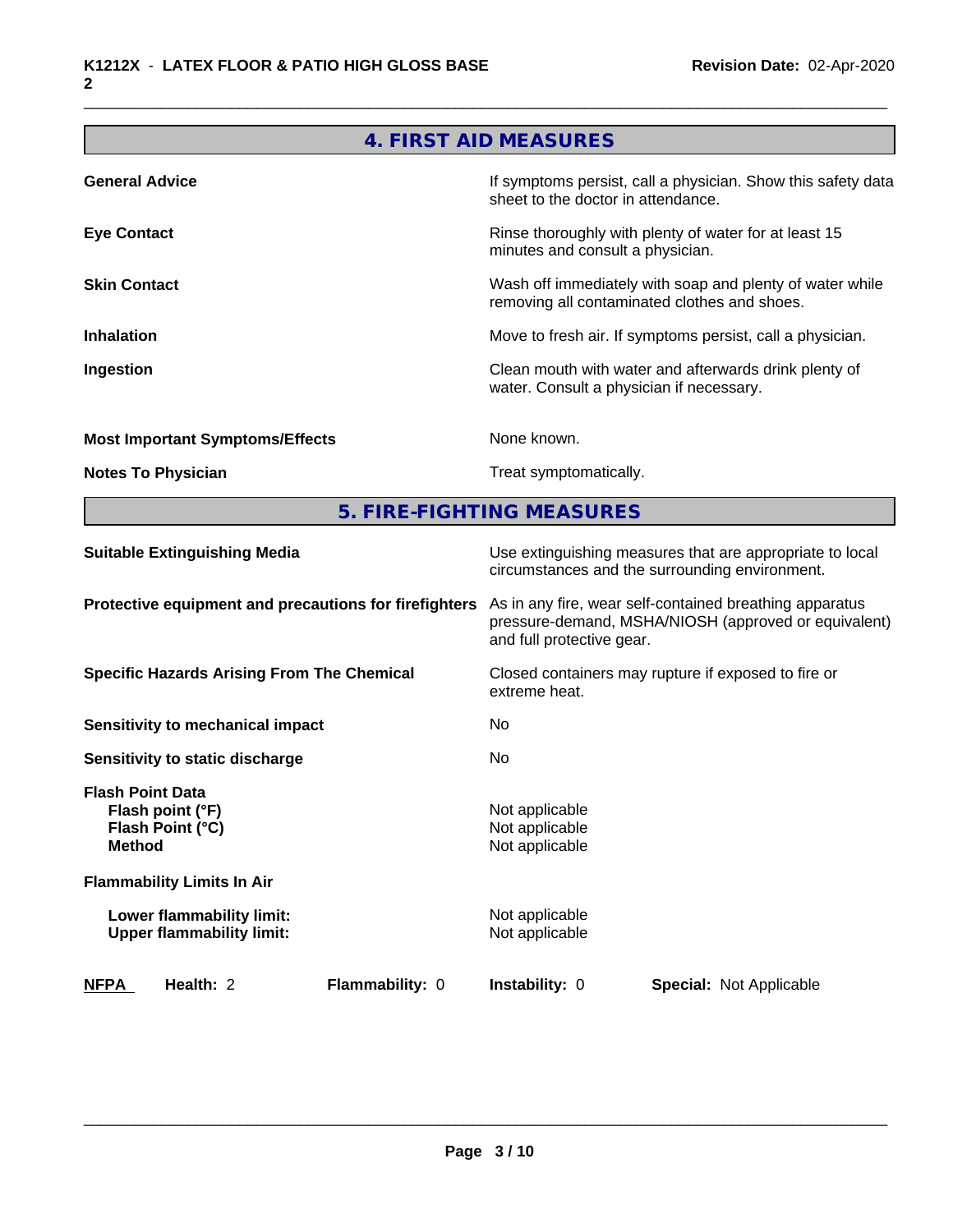#### **NFPA Legend**

- 0 Not Hazardous
- 1 Slightly
- 2 Moderate
- 3 High
- 4 Severe

*The ratings assigned are only suggested ratings, the contractor/employer has ultimate responsibilities for NFPA ratings where this system is used.*

*Additional information regarding the NFPA rating system is available from the National Fire Protection Agency (NFPA) at www.nfpa.org.*

## **6. ACCIDENTAL RELEASE MEASURES**

**Personal Precautions Avoid contact with skin, eyes and clothing. Ensure** Avoid contact with skin, eyes and clothing. Ensure adequate ventilation.

**Other Information Determines According to the Prevent further leakage or spillage if safe to do so.** 

**Environmental precautions** See Section 12 for additional Ecological Information.

**Methods for Cleaning Up Example 20 Soak** up with inert absorbent material. Sweep up and shovel into suitable containers for disposal.

# **7. HANDLING AND STORAGE**

**Handling Handling Avoid contact with skin, eyes and clothing. Avoid breathing H** vapors, spray mists or sanding dust. In case of insufficient ventilation, wear suitable respiratory equipment.

**Storage Keep container tightly closed. Keep out of the reach of Keep** container tightly closed. Keep out of the reach of

#### **Incompatible Materials Incompatible Materials No information available**

**8. EXPOSURE CONTROLS/PERSONAL PROTECTION**

children.

#### **Exposure Limits**

| <b>Chemical name</b> | <b>ACGIH TLV</b>    | Alberta                   | <b>British</b><br>Columbia            | Ontario                   | Quebec                              |
|----------------------|---------------------|---------------------------|---------------------------------------|---------------------------|-------------------------------------|
| Titanium dioxide     | TWA:<br>10 mg/m $3$ | <b>TWA</b><br>10 ma/m $3$ | <b>TWA</b><br>10 mg/m $3$             | <b>TWA</b><br>10 mg/m $3$ | <b>TWAEV</b><br>$10 \text{ ma/m}^3$ |
|                      |                     |                           | <b>TWA</b><br>ა mɑ/m <sup>ɜ</sup> - ¯ |                           |                                     |

#### **Legend**

ACGIH - American Conference of Governmental Industrial Hygienists

Alberta - Alberta Occupational Exposure Limits

British Columbia - British Columbia Occupational Exposure Limits

Ontario - Ontario Occupational Exposure Limits

Quebec - Quebec Occupational Exposure Limits

N/E - Not established

# **Personal Protective Equipment**

**Engineering Measures Ensure** Ensure adequate ventilation, especially in confined areas.

**Eye/Face Protection Safety glasses with side-shields. Skin Protection Protection Protective gloves and impervious clothing.**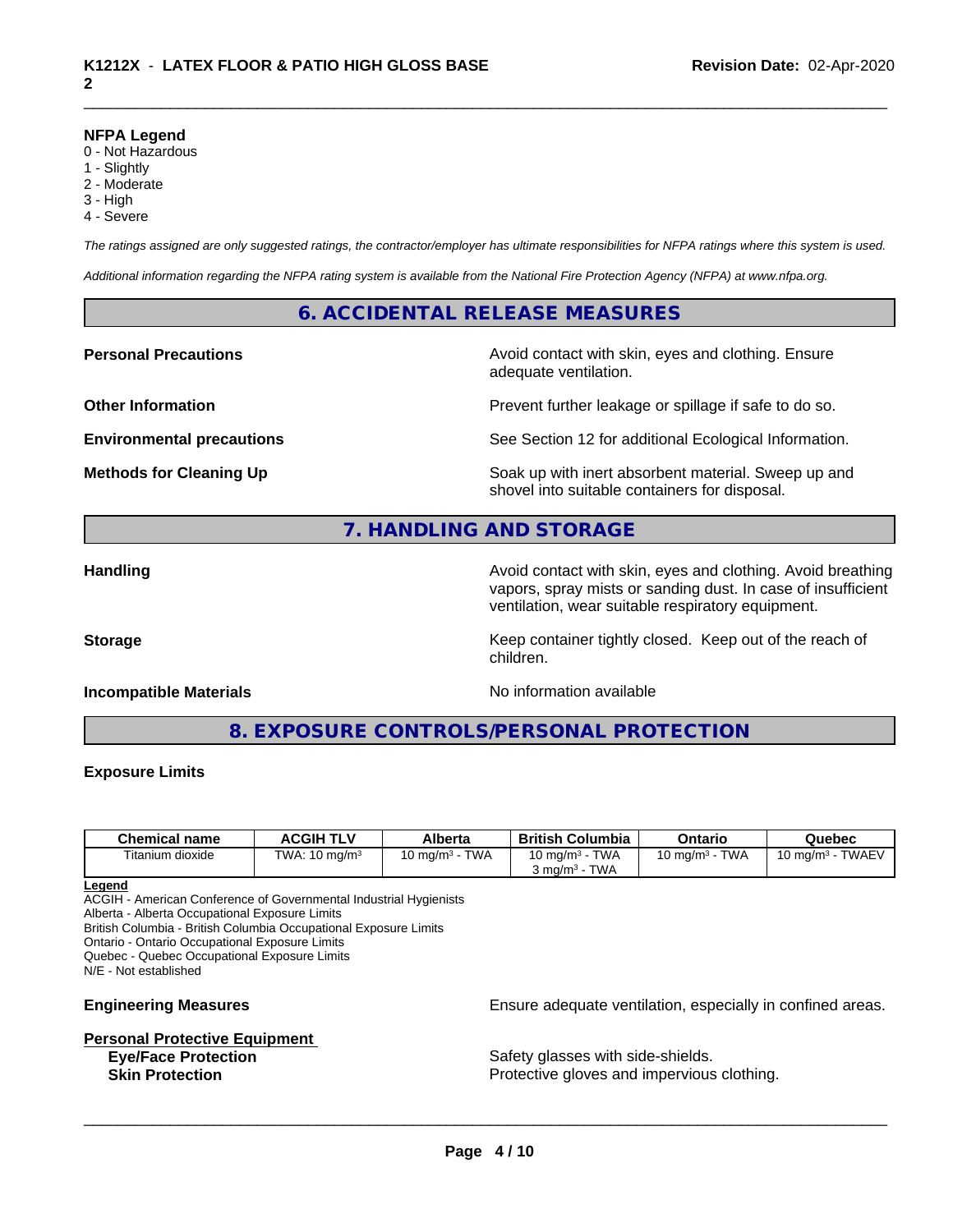| <b>Respiratory Protection</b> | Use only with adequate ventilation. In operations where<br>exposure limits are exceeded, use a NIOSH approved<br>respirator that has been selected by a technically qualified<br>person for the specific work conditions. When spraying the<br>product or applying in confined areas, wear a NIOSH<br>approved respirator specified for paint spray or organic<br>vapors. |
|-------------------------------|---------------------------------------------------------------------------------------------------------------------------------------------------------------------------------------------------------------------------------------------------------------------------------------------------------------------------------------------------------------------------|
| <b>Hygiene Measures</b>       | Avoid contact with skin, eyes and clothing. Remove and<br>wash contaminated clothing before re-use. Wash                                                                                                                                                                                                                                                                  |

# **9. PHYSICAL AND CHEMICAL PROPERTIES**

| Appearance                           | liquid                   |
|--------------------------------------|--------------------------|
| Odor                                 | little or no odor        |
| <b>Odor Threshold</b>                | No information available |
| Density (Ibs/gal)                    | $9.3 - 9.7$              |
| <b>Specific Gravity</b>              | $1.11 - 1.16$            |
| рH                                   | No information available |
| <b>Viscosity (cps)</b>               | No information available |
| Solubility(ies)                      | No information available |
| <b>Water solubility</b>              | No information available |
| <b>Evaporation Rate</b>              | No information available |
| Vapor pressure                       | No information available |
| <b>Vapor density</b>                 | No information available |
| Wt. % Solids                         | $40 - 50$                |
| Vol. % Solids                        | $35 - 45$                |
| Wt. % Volatiles                      | $50 - 60$                |
| <b>Vol. % Volatiles</b>              | $55 - 65$                |
| <b>VOC Regulatory Limit (g/L)</b>    | < 50                     |
| <b>Boiling Point (°F)</b>            | 212                      |
| <b>Boiling Point (°C)</b>            | 100                      |
| Freezing point (°F)                  | 32                       |
| <b>Freezing Point (°C)</b>           | 0                        |
| Flash point (°F)                     | Not applicable           |
| Flash Point (°C)                     | Not applicable           |
| <b>Method</b>                        | Not applicable           |
| <b>Flammability (solid, gas)</b>     | Not applicable           |
| <b>Upper flammability limit:</b>     | Not applicable           |
| Lower flammability limit:            | Not applicable           |
| <b>Autoignition Temperature (°F)</b> | No information available |
| <b>Autoignition Temperature (°C)</b> | No information available |
| Decomposition Temperature (°F)       | No information available |
| Decomposition Temperature (°C)       | No information available |
| <b>Partition coefficient</b>         | No information available |

# little or no odor No information available<br>9.3 - 9.7 **Specific Gravity** 1.11 - 1.16 **No information available Viscosity (cps)** No information available **No information available No information available Evaporation Rate** No information available **No information available No information available**<br>**40 - 50 Not applicable Not applicable Not applicable Flammability (solid, gas)** Not applicable **Not applicable Not applicable Autoignition Temperature (°F)** No information available **No information available No information available No information available**

thoroughly after handling.

# **10. STABILITY AND REACTIVITY**

**Reactivity** Not Applicable

**Chemical Stability Chemical Stability** Stable under normal conditions.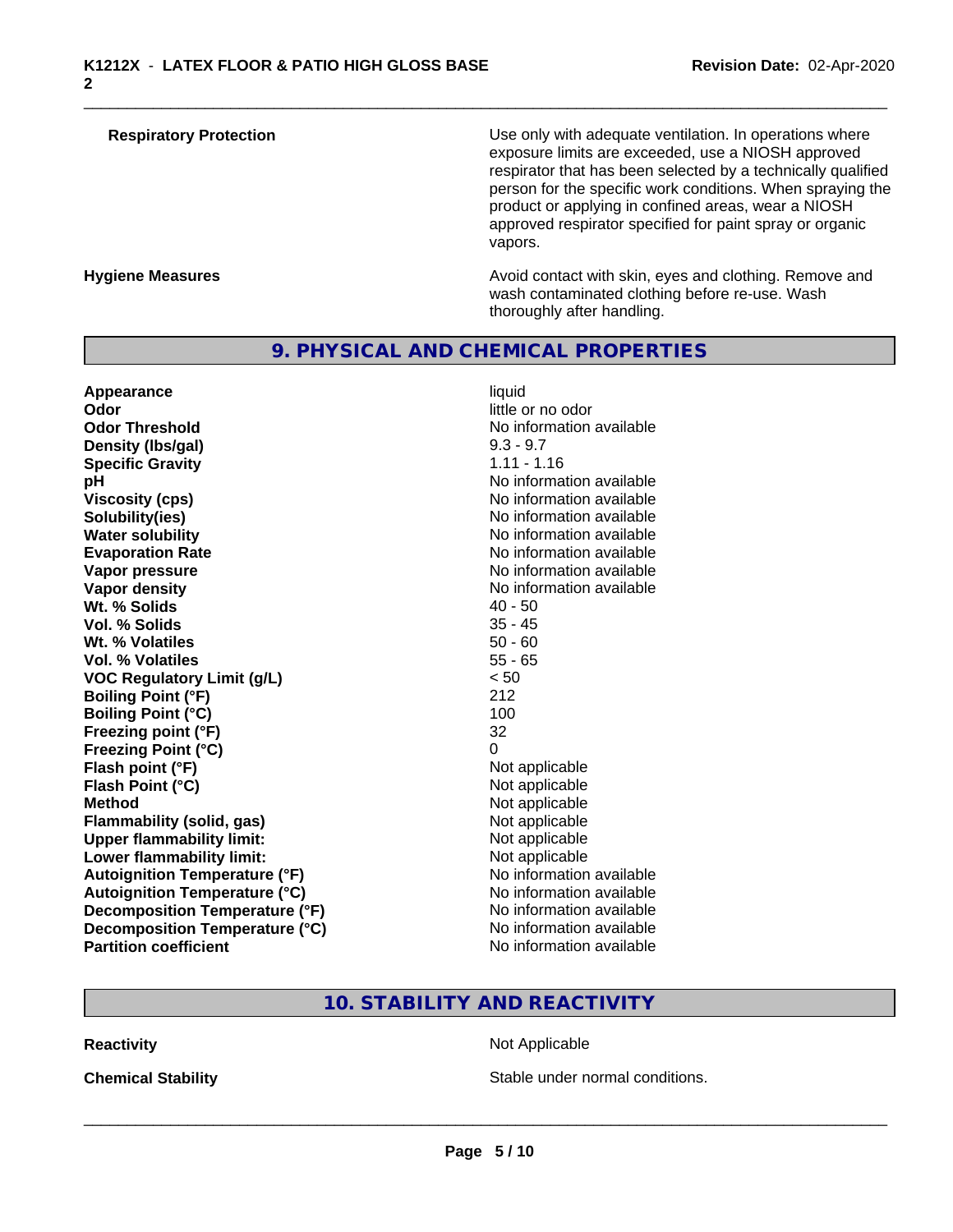| <b>Conditions to avoid</b>                                             | Prevent from freezing.                    |  |  |
|------------------------------------------------------------------------|-------------------------------------------|--|--|
| <b>Incompatible Materials</b>                                          | No materials to be especially mentioned.  |  |  |
| <b>Hazardous Decomposition Products</b>                                | None under normal use.                    |  |  |
| Possibility of hazardous reactions                                     | None under normal conditions of use.      |  |  |
|                                                                        | 11. TOXICOLOGICAL INFORMATION             |  |  |
| <b>Product Information</b><br>Information on likely routes of exposure |                                           |  |  |
| <b>Principal Routes of Exposure</b>                                    | Eye contact, skin contact and inhalation. |  |  |
| <b>Acute Toxicity</b><br><b>Product Information</b>                    | No information available                  |  |  |

**Symptoms** related to the physical, chemical and toxicological characteristics

**Symptoms** No information available

#### **Delayed and immediate effects as well as chronic effects from short and long-term exposure**

| May cause slight irritation                                                                                     |
|-----------------------------------------------------------------------------------------------------------------|
| Substance may cause slight skin irritation. Prolonged or<br>repeated contact may dry skin and cause irritation. |
| May cause irritation of respiratory tract.                                                                      |
| Ingestion may cause gastrointestinal irritation, nausea,<br>vomiting and diarrhea.                              |
| No information available.                                                                                       |
| No information available.                                                                                       |
| Suspected of causing genetic defects.                                                                           |
| May damage fertility or the unborn child.                                                                       |
| No information available.                                                                                       |
| No information available.                                                                                       |
| No information available.                                                                                       |
| No information available.                                                                                       |
| No information available.                                                                                       |
| No information available.                                                                                       |
|                                                                                                                 |

#### **Numerical measures of toxicity**

#### **The following values are calculated based on chapter 3.1 of the GHS document**

**ATEmix (oral)** 16797 mg/kg

 $\overline{\phantom{a}}$  ,  $\overline{\phantom{a}}$  ,  $\overline{\phantom{a}}$  ,  $\overline{\phantom{a}}$  ,  $\overline{\phantom{a}}$  ,  $\overline{\phantom{a}}$  ,  $\overline{\phantom{a}}$  ,  $\overline{\phantom{a}}$  ,  $\overline{\phantom{a}}$  ,  $\overline{\phantom{a}}$  ,  $\overline{\phantom{a}}$  ,  $\overline{\phantom{a}}$  ,  $\overline{\phantom{a}}$  ,  $\overline{\phantom{a}}$  ,  $\overline{\phantom{a}}$  ,  $\overline{\phantom{a}}$ 

#### **Component Information**

| Chemical name    | Oral LD50          | Dermal LD50 | <b>Inhalation LC50</b> |
|------------------|--------------------|-------------|------------------------|
| Titanium dioxide | Rat<br>10000 mg/kg |             |                        |
| 13463-67-7       |                    |             |                        |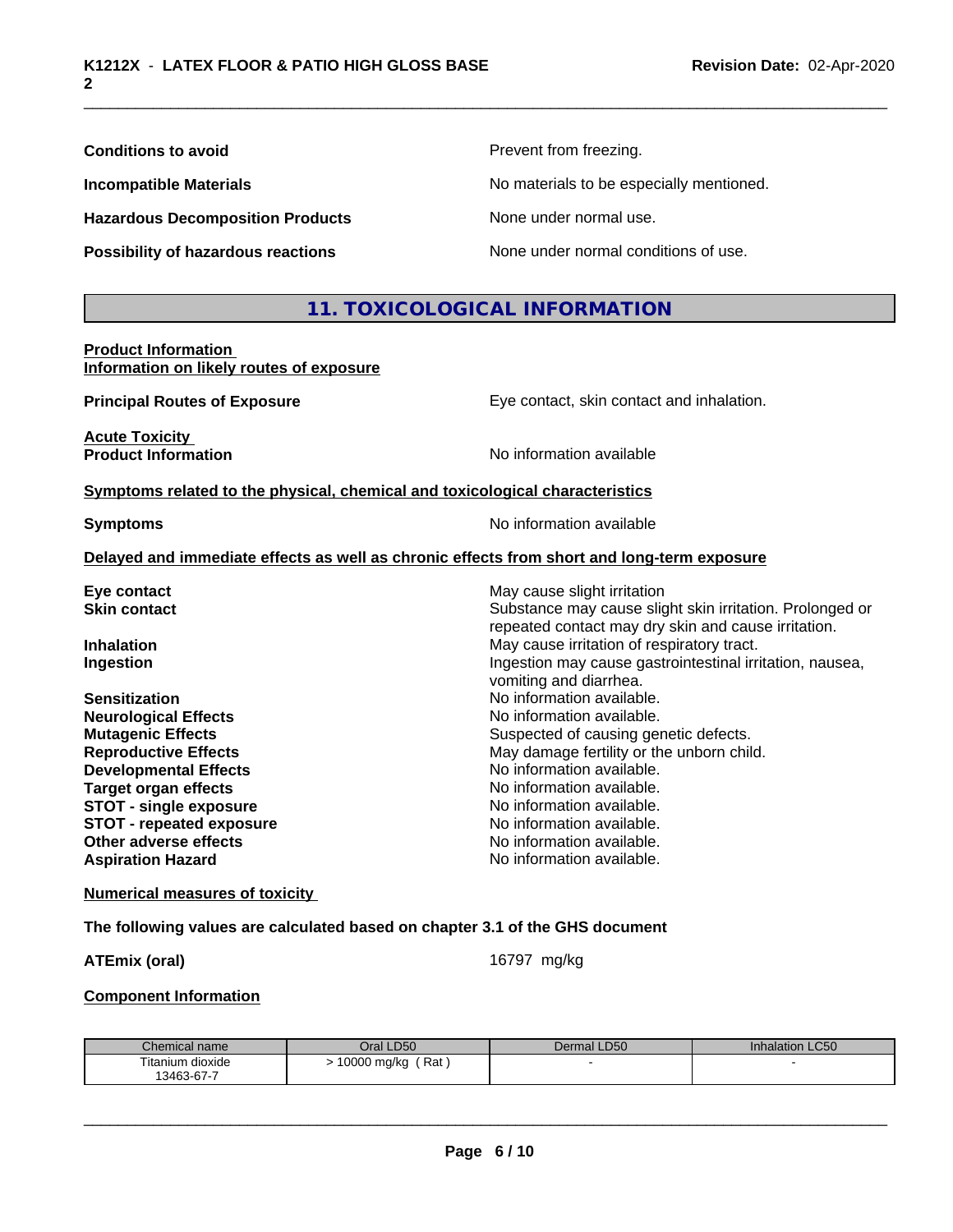| Ethoxylated octylphenol<br>9036-19-5                                | $= 1700$ mg/kg (Rat)<br>$= 4190$ mg/kg (Rat) |                                                                    |                        |
|---------------------------------------------------------------------|----------------------------------------------|--------------------------------------------------------------------|------------------------|
| Sodium C14-C16 olefin sulfonate<br>68439-57-6                       | $= 2220$ mg/kg (Rat)                         | $> 740$ mg/kg (Rabbit)                                             |                        |
| Sodium nitrite<br>7632-00-0                                         | $= 85$ mg/kg (Rat)                           |                                                                    | $= 5.5$ mg/L (Rat) 4 h |
| Carbamic acid,<br>1H-benzimidazol-2-yl-, methyl ester<br>10605-21-7 | $>$ 5050 mg/kg (Rat)<br>$= 6400$ mg/kg (Rat) | $> 10000$ mg/kg (Rabbit) = 2 g/kg (<br>$Rat$ = 8500 mg/kg (Rabbit) |                        |

#### **Chronic Toxicity**

#### **Carcinogenicity**

*The information below indicateswhether each agency has listed any ingredient as a carcinogen:.*

| <b>Chemical name</b> | <b>IARC</b>                    | <b>NTP</b> |
|----------------------|--------------------------------|------------|
|                      | 2B - Possible Human Carcinogen |            |
| Titanium dioxide     |                                |            |
|                      | 2A - Probable Human Carcinogen |            |
| l Sodium nitrite     |                                |            |

• Although IARC has classified titanium dioxide as possibly carcinogenic to humans (2B), their summary concludes: "No significant exposure to titanium dioxide is thought to occur during the use of products in which titanium dioxide is bound to other materials, such as paint."

#### **Legend**

IARC - International Agency for Research on Cancer NTP - National Toxicity Program OSHA - Occupational Safety & Health Administration

**12. ECOLOGICAL INFORMATION**

#### **Ecotoxicity Effects**

The environmental impact of this product has not been fully investigated.

#### **Product Information**

#### **Acute Toxicity to Fish**

No information available

### **Acute Toxicity to Aquatic Invertebrates**

No information available

#### **Acute Toxicity to Aquatic Plants**

No information available

#### **Persistence / Degradability**

No information available.

#### **Bioaccumulation**

There is no data for this product.

#### **Mobility in Environmental Media**

No information available.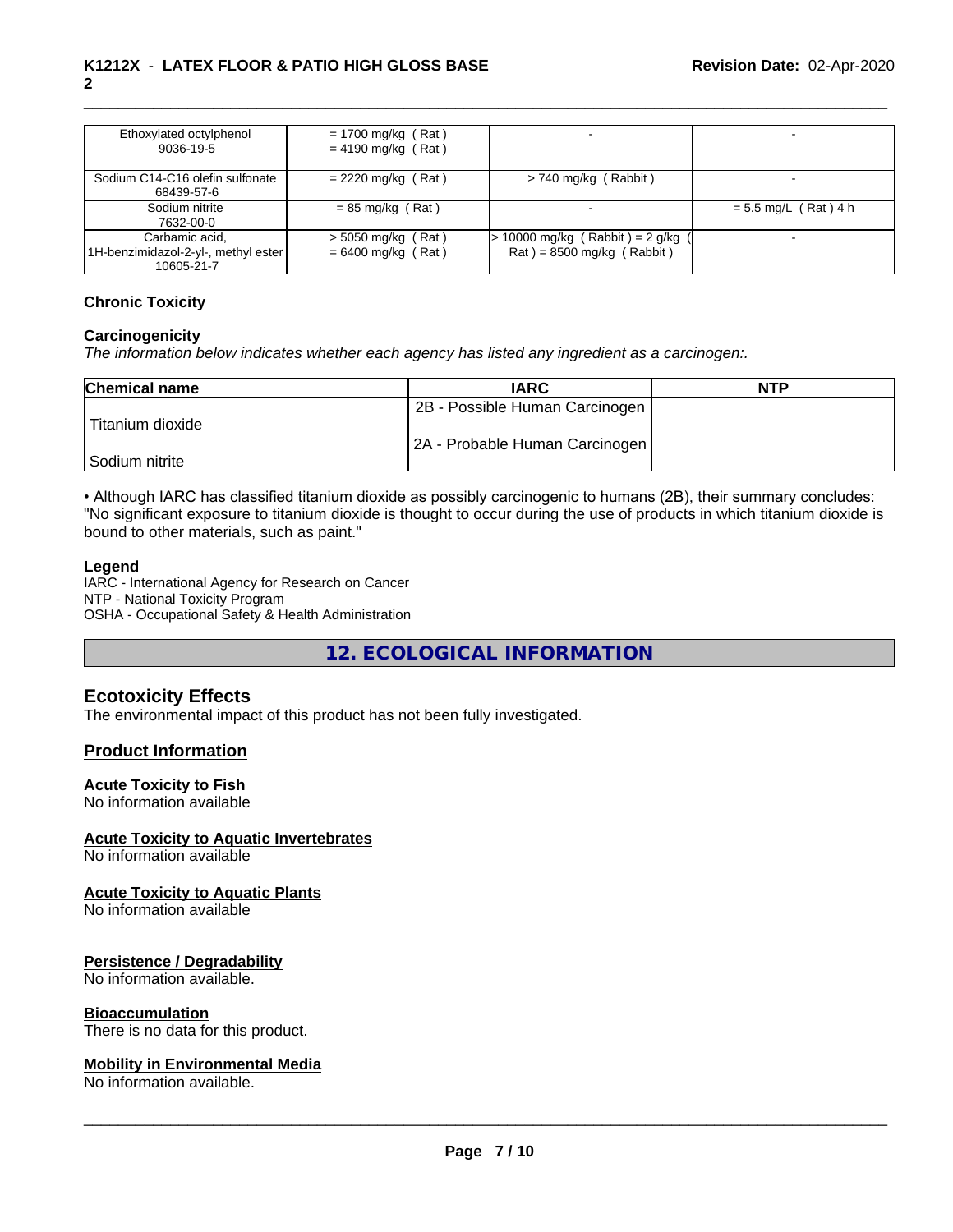**Ozone** No information available

#### **Component Information**

#### **Acute Toxicity to Fish**

Titanium dioxide  $LC50:$  > 1000 mg/L (Fathead Minnow - 96 hr.) Carbamic acid, 1H-benzimidazol-2-yl-, methyl ester LC50: 1.5 mg/L (Rainbow Trout - 96 hr.)

#### **Acute Toxicity to Aquatic Invertebrates**

Carbamic acid, 1H-benzimidazol-2-yl-, methyl ester LC50: 0.22 mg/L (water flea - 48 hr.)

#### **Acute Toxicity to Aquatic Plants**

No information available

**13. DISPOSAL CONSIDERATIONS**

**Waste Disposal Method Dispose of in accordance with federal, state, provincial,** and local regulations. Local requirements may vary, consult your sanitation department or state-designated environmental protection agency for more disposal options.

**14. TRANSPORT INFORMATION**

**TDG** Not regulated

**ICAO / IATA** Not regulated

**IMDG / IMO** Not regulated

 $\overline{\phantom{a}}$  ,  $\overline{\phantom{a}}$  ,  $\overline{\phantom{a}}$  ,  $\overline{\phantom{a}}$  ,  $\overline{\phantom{a}}$  ,  $\overline{\phantom{a}}$  ,  $\overline{\phantom{a}}$  ,  $\overline{\phantom{a}}$  ,  $\overline{\phantom{a}}$  ,  $\overline{\phantom{a}}$  ,  $\overline{\phantom{a}}$  ,  $\overline{\phantom{a}}$  ,  $\overline{\phantom{a}}$  ,  $\overline{\phantom{a}}$  ,  $\overline{\phantom{a}}$  ,  $\overline{\phantom{a}}$ 

# **15. REGULATORY INFORMATION**

#### **International Inventories**

**TSCA: United States** Yes - All components are listed or exempt. **DSL: Canada** No - Not all of the components are listed.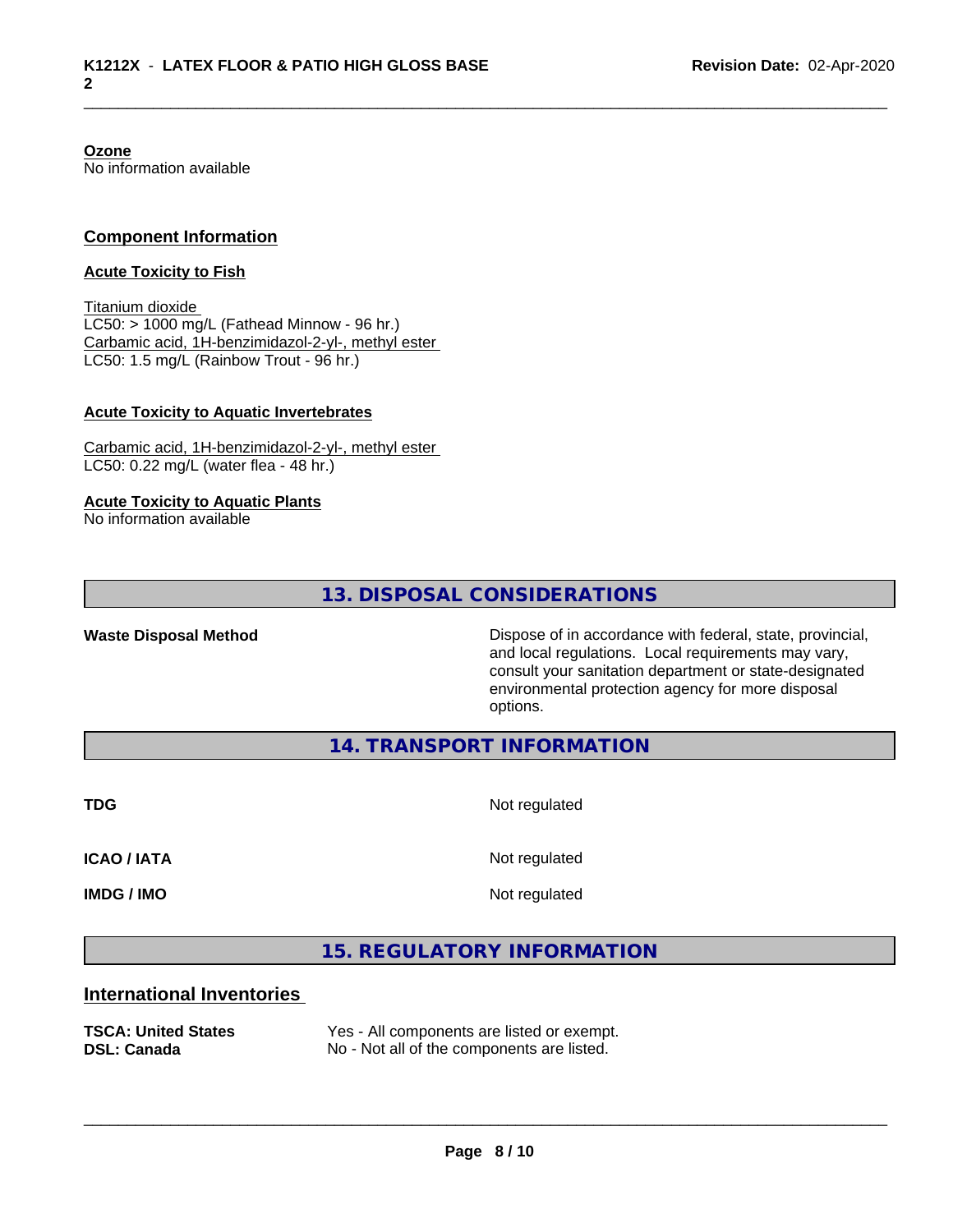## **National Pollutant Release Inventory (NPRI)**

#### **NPRI Parts 1- 4**

This product contains the following Parts 1-4 NPRI chemicals:

| <b>Chemical name</b>    | CAS No.   | Weiaht-% | <b>NPRI Parts 1-4</b> |  |
|-------------------------|-----------|----------|-----------------------|--|
| Ethoxylated octylphenol | 9036-19-5 | 5%       | Listec                |  |
| Sodium nitrite          | 7632-00-0 | $-0.25%$ | Listec                |  |

#### **NPRI Part 5**

This product contains the following NPRI Part 5 Chemicals:

#### *None*

#### **WHMIS Regulatory Status**

This product has been classified in accordance with the hazard criteria of the Hazardous Products Regulations (HPR) and the SDS contains all the information required by the HPR.

|                     | <b>16. OTHER INFORMATION</b>                       |                                                                            |                      |                                                                                                                                               |  |  |  |
|---------------------|----------------------------------------------------|----------------------------------------------------------------------------|----------------------|-----------------------------------------------------------------------------------------------------------------------------------------------|--|--|--|
| HMIS -              | Health: $2^*$                                      | <b>Flammability: 0</b>                                                     | <b>Reactivity: 0</b> | $PPE: -$                                                                                                                                      |  |  |  |
| <b>HMIS Legend</b>  |                                                    |                                                                            |                      |                                                                                                                                               |  |  |  |
| 0 - Minimal Hazard  |                                                    |                                                                            |                      |                                                                                                                                               |  |  |  |
| 1 - Slight Hazard   |                                                    |                                                                            |                      |                                                                                                                                               |  |  |  |
| 2 - Moderate Hazard |                                                    |                                                                            |                      |                                                                                                                                               |  |  |  |
| 3 - Serious Hazard  |                                                    |                                                                            |                      |                                                                                                                                               |  |  |  |
| 4 - Severe Hazard   |                                                    |                                                                            |                      |                                                                                                                                               |  |  |  |
| * - Chronic Hazard  |                                                    |                                                                            |                      |                                                                                                                                               |  |  |  |
|                     |                                                    | X - Consult your supervisor or S.O.P. for "Special" handling instructions. |                      |                                                                                                                                               |  |  |  |
|                     | present under the actual normal conditions of use. |                                                                            |                      | Note: The PPE rating has intentionally been left blank. Choose appropriate PPE that will protect employees from the hazards the material will |  |  |  |

*risks. Although HMISÒ ratings are not required on MSDSs under 29 CFR 1910.1200, the preparer, has chosen to provide them. HMISÒ ratings are to be used only in conjunction with a fully implemented HMISÒ program by workers who have received appropriate HMISÒ training. HMISÒ is a registered trade and service mark of the NPCA. HMISÒ materials may be purchased exclusively from J. J. Keller (800) 327-6868.*

 **WARNING!** If you scrape, sand, or remove old paint, you may release lead dust. LEAD IS TOXIC. EXPOSURE TO LEAD DUST CAN CAUSE SERIOUS ILLNESS, SUCH AS BRAIN DAMAGE, ESPECIALLY IN CHILDREN. PREGNANT WOMEN SHOULD ALSO AVOID EXPOSURE.Wear a NIOSH approved respirator to control lead exposure. Clean up carefully with a HEPA vacuum and a wet mop. Before you start, find out how to protect yourself and your family by logging onto Health Canada at

http://www.hc-sc.gc.ca/ewh-semt/contaminants/lead-plomb/asked\_questions-questions\_posees-eng.php.

| <b>Prepared By</b> |  |
|--------------------|--|
|                    |  |

**Product Stewardship Department** Benjamin Moore & Co. 101 Paragon Drive Montvale, NJ 07645